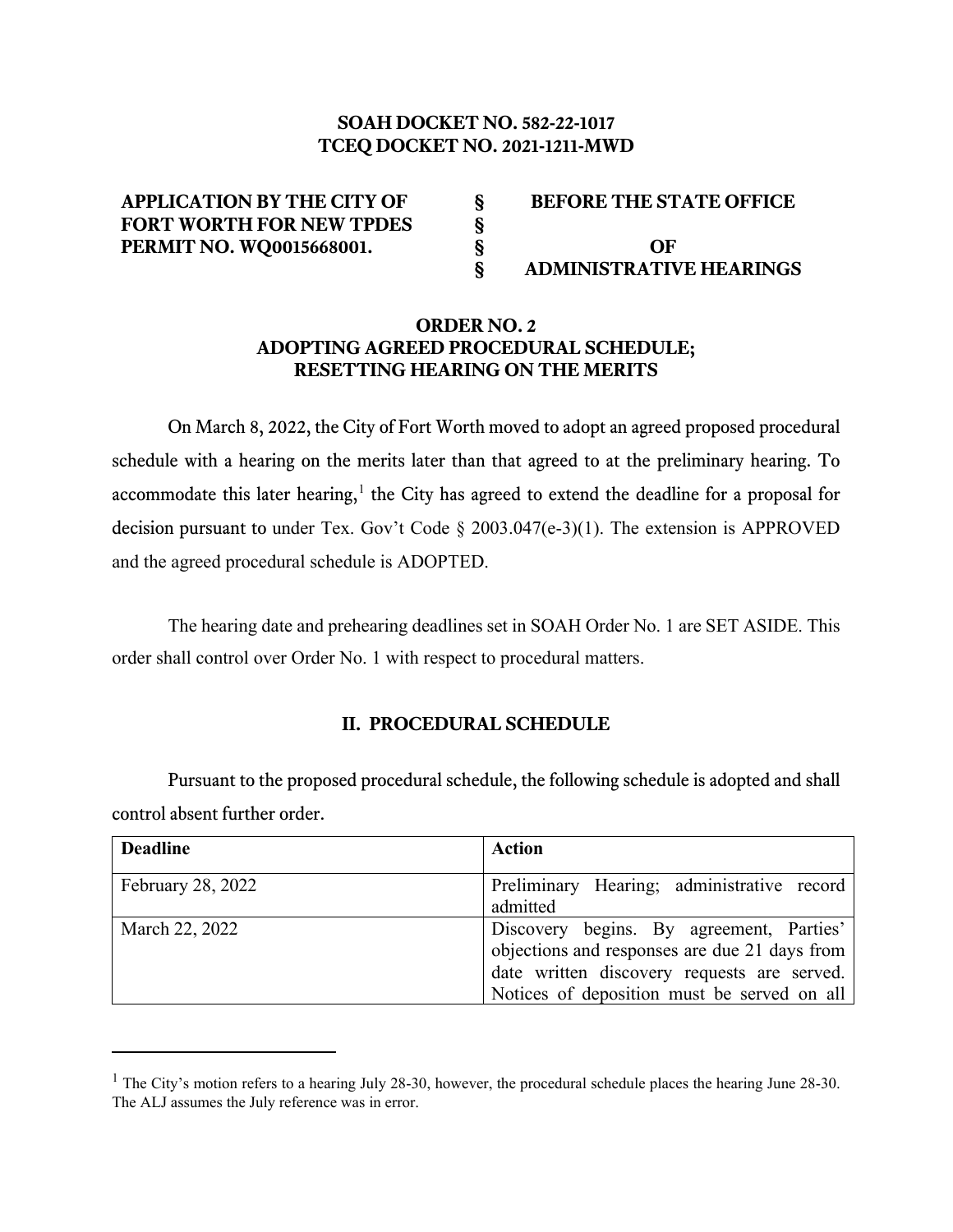|                                          | parties at least 10 days prior to date of<br>deposition.                                                                                |  |
|------------------------------------------|-----------------------------------------------------------------------------------------------------------------------------------------|--|
| April 1, 2022                            | Deadline for all parties to make Initial<br>Disclosures under TRCP 194.2(a) and 194.2(b)                                                |  |
| April 5, 2022                            | Deadline for Protestants and OPIC to designate<br>expert witnesses and provide materials under<br>TRCP 195.5(a)                         |  |
| April 18, 2022                           | Last day to serve written discovery on<br>Protestants and OPIC                                                                          |  |
| April 19, 2022                           | Deadline for Applicant and ED to designate<br>expert witnesses and provide materials under<br>TRCP 195.5(a)                             |  |
| May 9, 2022                              | Last day to serve written discovery on<br>Applicant and ED                                                                              |  |
| May 9, 2022                              | Discovery ends for Protestants and OPIC                                                                                                 |  |
| May 13, 2022                             | Deadline for Protestants and OPIC to file direct<br>cases, including testimony, proposed order of<br>witnesses, and exhibits            |  |
| May 30, 2022                             | Discovery ends for Applicant and ED                                                                                                     |  |
| June 3, 2022                             | Deadline for Applicant and ED to file additional<br>evidence, if any, including testimony, proposed<br>order of witnesses, and exhibits |  |
| June 6, 2022                             | Deadline for Pretrial Disclosures subject to<br>TRCP 194.4(a)                                                                           |  |
| June 16, 2022                            | Deadline to file dispositive motions and any<br>objections to and motions to strike pre-filed<br>evidence                               |  |
| June 21, 2022                            | Deadline for all parties to file responses to<br>objections to and motions to strike pre-filed<br>testimony and exhibits                |  |
| June 24, 2022                            | Pre-hearing conference to rule on objections,<br>pending motions, and other prehearing matters                                          |  |
| June 28-30, 2022<br>(Tuesday – Thursday) | <b>Hearing on the Merits</b>                                                                                                            |  |
| July 5, 2022                             | <b>Expedited Transcript</b>                                                                                                             |  |
| July 15, 2022                            | Deadline for closing arguments                                                                                                          |  |
| July 29, 2022                            | Deadline for replies to closing arguments                                                                                               |  |
| September 27, 2022                       | Proposal for Decision due (211 days from<br>preliminary hearing by agreement of                                                         |  |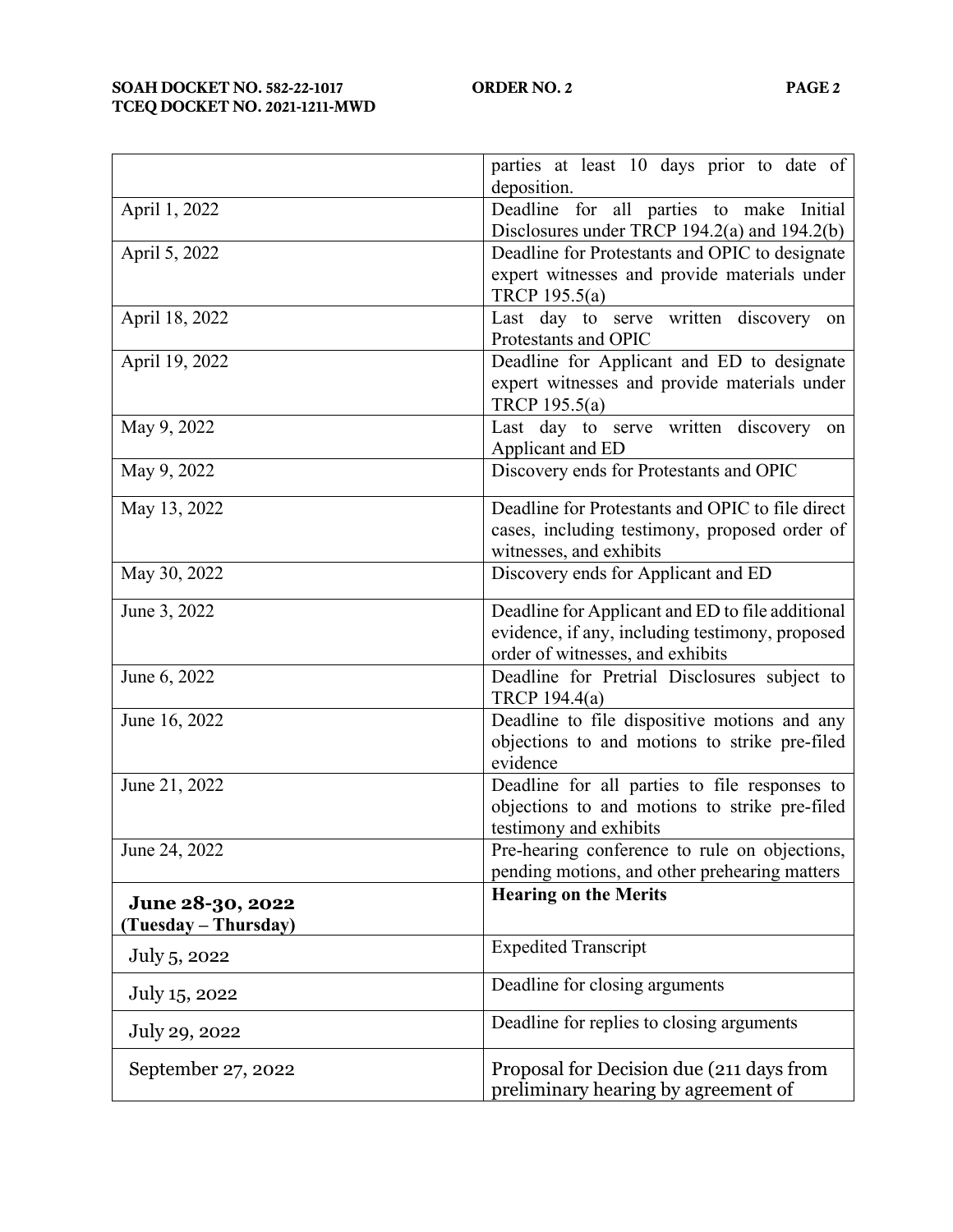| parties under Tex. Gov't Code |
|-------------------------------|
| $\{2003.047(e-3)\}$           |

 Except for hearing dates, which may only be modified by order upon proper motion, any of the foregoing deadlines may be modified without further order by filing a written agreement of all parties.

**Marking Exhibits.** Exhibits should be numbered sequentially, preceded by the party name or abbreviation. For example, the executive director's exhibits should be labeled Executive Director Exhibit 1, 2, etc., or ED Ex. 1, 2, etc.; the applicant's exhibits should be labeled Fort Worth exhibits 1, 2, etc., or FW Ex. 1, 2, etc.; and so on for each party. Exhibits should not marked by witness name. Multipage documents shall be paginated or Bates-stamped. As a general rule, attachments to testimony should be marked as such, and not as a separate exhibit. For example, the executive director files the testimony of John Doe, which includes attachments A-F. This should be labeled ED Ex. 1 (John Doe). Attachments A-F should not be separately marked or offered.

### **II. PREHEARING CONFERENCE**

A prehearing conference will convene **at 10 a.m., on June 24, 2022** via video conference. Access the hearing by going t[o https://soah-texas.zoomgov.com/](https://soahtexas.zoomgov.com/) or the Zoom application on your mobile device, selecting "Join a Meeting," and entering the following Meeting ID and passcode:

**Meeting ID: 161 988 0518 Passcode: FW-0624**

You may also join by telephone by calling **(669) 254-5252** and entering the following Meeting ID and passcode.

**Meeting ID: 161 988 0518 Passcode: 9927421**

You may access information for participating in a zoom meeting a[t www.zoom.us](http://www.zoom.us/) under the "support" tab.